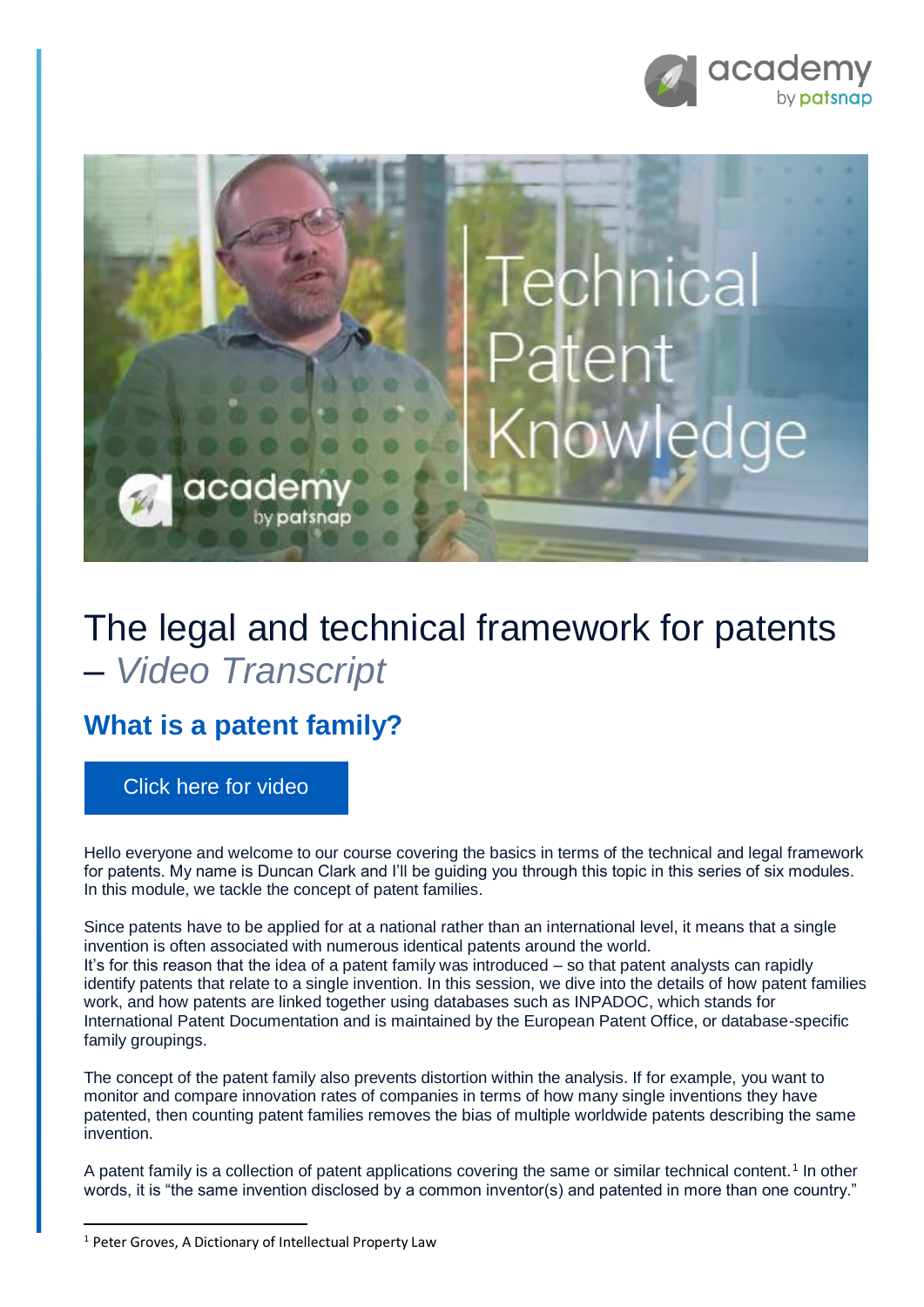

Patent families can be regarded as a "fortuitous by-product of the concept of priorities for patent applications."<sup>2</sup>

Now, according to the Paris Convention, inventors have one year after filing their initial patent in one country to file for the same invention in other countries. They must claim what's known as "priority" from that original patent in order to ensure that no invention filed by anyone else in that year can be taken as prior art when assessing patentability. It is also possible that a patent may claim priority to more than document because this patent may be describing multiple similar ideas which can't be all referenced from one previous document. Also working their way into the definition of a family are different "versions" of documents, such as revisions and amendments to an application, or reissues of granted documents.

Finally, it's worth noting that there is no such thing as an official definition of a patent family:

As Edlyn Simmons, Managing Director of the Simmons Patent Information Service explains: "Patent families are defined by databases, not by national or international laws, and family members for a particular invention can vary from database to database."

Now, the extended INPADOC family grouping system is the world's most popular method for doing this, however this system is not without its drawbacks.

### Simple patent family

Let's start with the simple patent family: "This is a collection of patent documents that are considered to cover a single invention. The technical content covered by the applications is considered to be identical. Members of a simple patent family will all have exactly the same priorities."

"The priorities taken into account are:

- First filings: A first filing is a foreign application claimed under the Paris Convention.
- Then, provisional first filings: A provisional first filing would refer to a US provisional application.
- And finally, equivalents to first filings: An equivalent to a first filing is a US continuation in part.<sup>3</sup>

#### Extended patent family

Meanwhile, an extended patent family is a collection of patent documents covering a technology. The technical content covered by the applications is similar, but not necessarily the same. Members of an extended patent family will have at least one priority in common with at least one other member - either directly or indirectly.

Therefore, the priorities taken into account are:

- First filings, provisional first filings and equivalents to first filings (as we explored a moment ago)
- And then, additionally, priorities that refer to an earlier, related application, whether a domestic or an international filing<sup>4</sup>

#### So, in summary, we have:

First, the simple family:

Alright, this is the smallest possible version of a family. Remember, this is typically made of records that claim the same priorities.

**.** 2

http://documents.epo.org/projects/babylon/eponet.nsf/0/CE0CCA52C8BAEFCDC1257C99004C1BA2/\$File/patent\_informati on\_news\_0114\_en.pdf

<sup>3</sup> https://www.epo.org/searching-for-patents/helpful-resources/first-time-here/patent-families/docdb.html

<sup>4</sup> https://www.epo.org/searching-for-patents/helpful-resources/first-time-here/patent-families/inpadoc.html